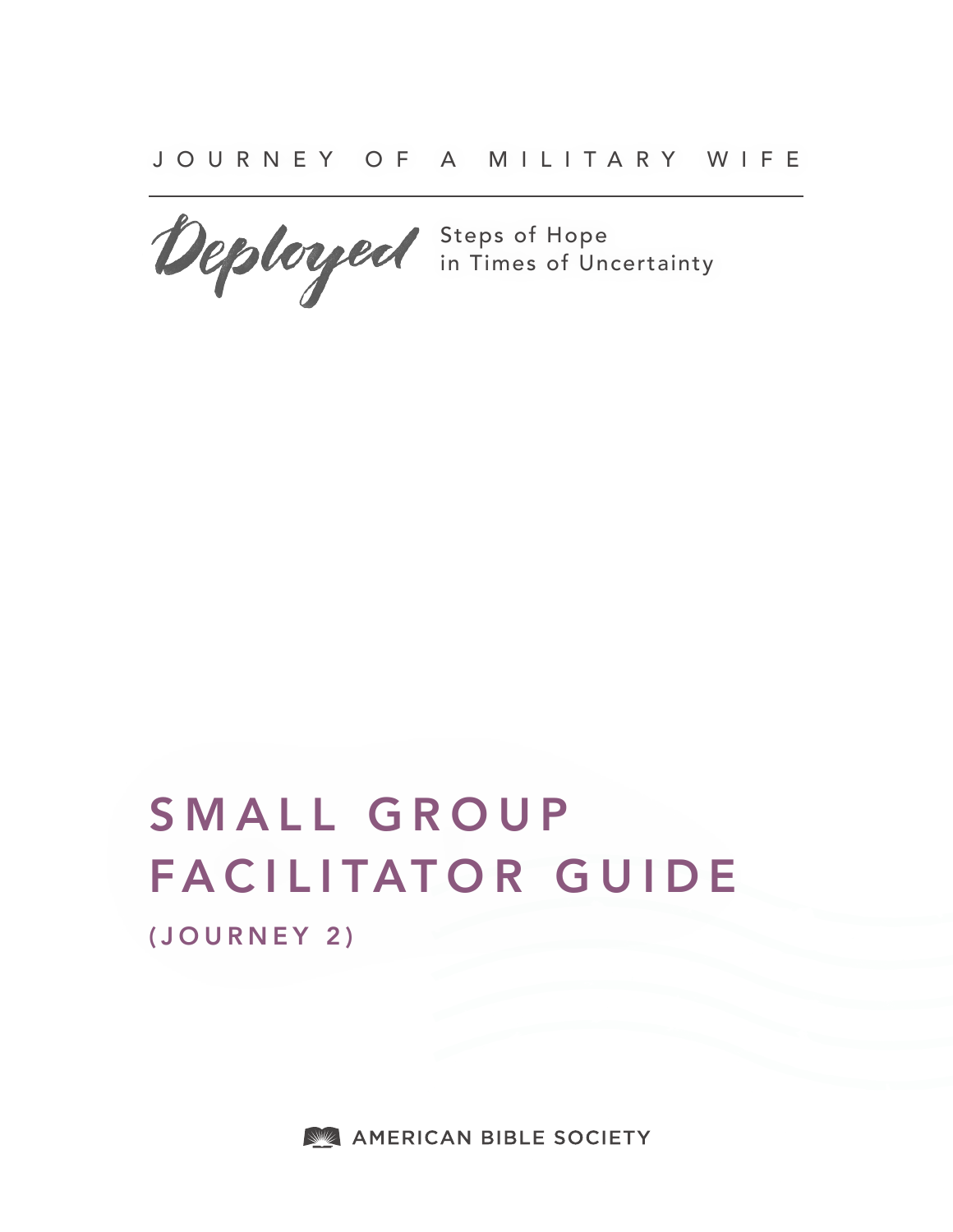# He's Home! Time for Grateful Celebration (Week 1)

# Waypoints 1–5 ∙ Ezra 1:1–3:11

# Materials needed

- Whiteboard or chalkboard
- Symbol of celebration (i.e., birthday candle, flag, invitation, photos of reunion ceremony, etc.)

# Stop and get your bearings (5 minutes)

- Begin the class with prayer.
- Ask if anyone would like to share a highlight from the readings of the past week.

# Where shall we go? (10 minutes)

- Show your symbols of celebration and ask what they have in common.
- All of these things are symbols of celebration. Celebrations are a way we mark significant events. Turn to a friend and describe the last "celebration" you planned or attended.
- After a few minutes of discussion, allow a few participants to share their responses.
- How did you or will you celebrate your husband's return from deployment?
- The return of your husband from a deployment is something worth celebrating! Reintegration can take an unpredictable route and celebrating progress will strengthen existing family bonds.

### Read the map (15 minutes)

### *Introduction to Ezra–Nehemiah*

The books of Ezra and Nehemiah take place during what we could describe in a military context as redeployment. The pages do not record a people returning from war, but rather a people returning from exile. In 586 B.C. Nebuchadnezzar, the Babylonian king, captured Jerusalem, destroyed the Jewish Temple, and forced much of the population into Babylon. Here they remained for 70 years until Cyrus, king of Persia allowed the Jews to return to Jerusalem to rebuild the Jewish temple.<sup>1</sup>

Three redeployments to Jerusalem are recorded in the books of Ezra and Nehemiah. Zerubbabel led the first return to Jerusalem. He provided leadership for the rebuilding of the temple in Jerusalem. Ezra led the second redeployment. God used him to lead the nation of Israel in a renewal of their commitment to love and serve God. Nehemiah led the third redeployment with the goal to rebuild the city wall.

During the next six weeks we will journey with Ezra and Nehemiah as God used them to rebuild a sense of community and purpose in the nation of Israel. Their journey home included many things military families experience during the period of reintegration following a deployment, not the least of which is celebration!

<sup>1</sup> Naomi E Pasachoff and Robert J. Littman, *A Concise History of the Jewish People* (Lanham, MD: Rowman & Littlefield Publishers, 2005), 43.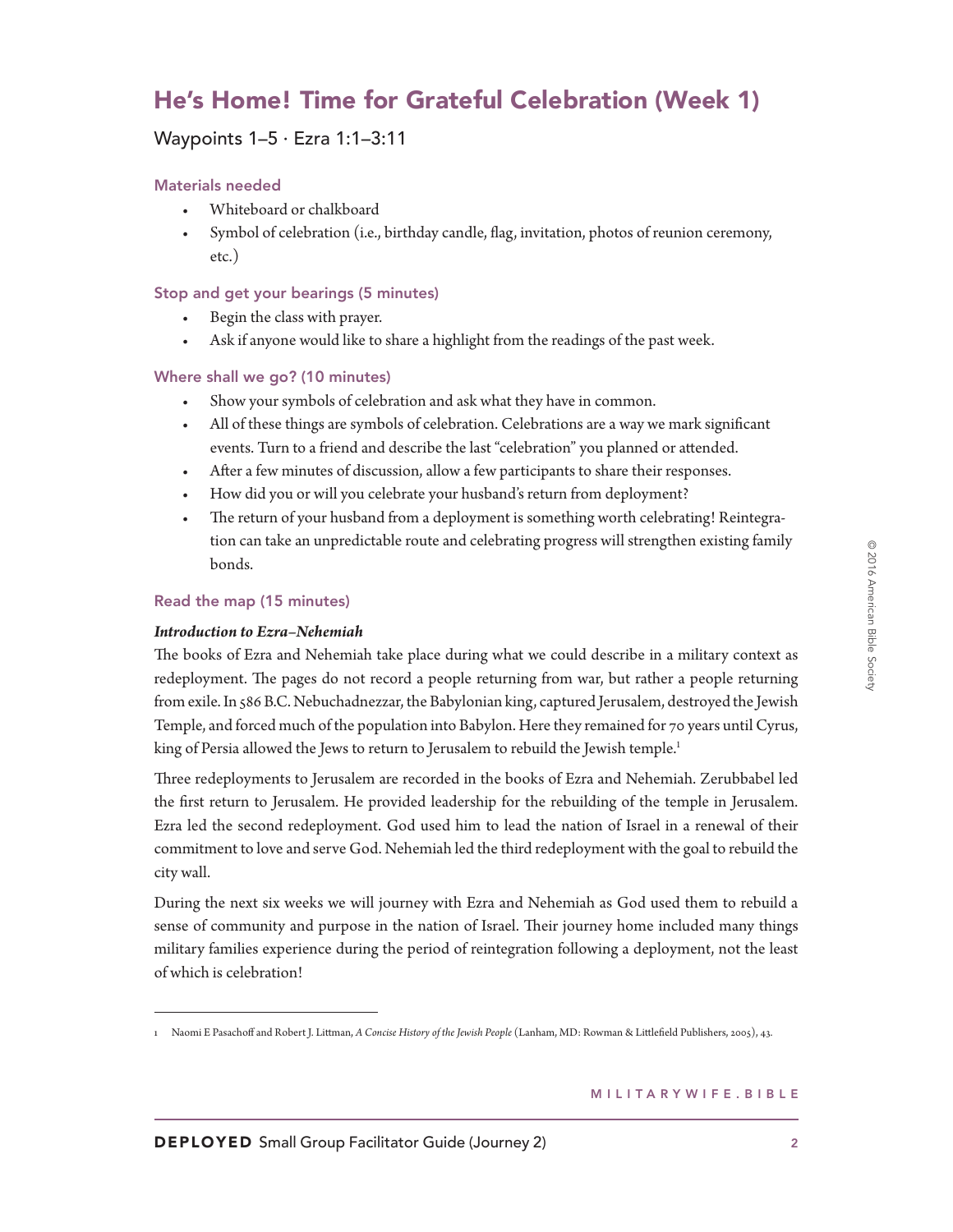### *Celebration in Ezra 1:1–3:11*

God established celebrations through festivals and feasts. Celebration is a primary means to express joy and gratitude.

What are some of the reasons for celebration found in the first three chapters of Ezra?

- Cyrus, king of Persia, permitted the Jews to return to their homeland after seventy years of captivity  $(i:1-4)$ .
- God moved on neighbors to aid them with gold, silver, goods, animals, and offerings to help in the return  $(1:6)$ .
- The king allowed the exiles to return vessels taken from Solomon's temple (Ezra  $1:7-11$ ).
- The returning exiles built the altar  $(3:2-3)$ .
- The Feast of Booths was observed and celebrated  $(3:4)$
- The returning exiles laid the foundation of the temple  $(3:10-11)$ .

# Take time to explore (15 minutes)

The Jews stopped and celebrated the completion of the foundation of the temple. They still had much work to do before they completed the work, yet they celebrated.

Why would they celebrate before the temple was finished?

How can celebrating along the way aid in the process of reintegration?

Joy and gratitude are elements of true celebration. What are some ways you can incorporate these into your reintegration process to celebrate steps in the right direction?

What positive results can come from such celebrations?

# Travelogue (10 minutes)

Read and underline anything that stands out to you.

Shawna described how her family celebrated R&R and reintegration in this manner: "Nothing sweeter for us than the 'reintegration.' The kids went to school but dad showed up during lunchtime. Of course, he was the hero! For R&R we shared him one night and had all his friends come by the house for a catered drop in. It was so fun having our friends come by to see him and cheer us on for the last stretch. Sweet memories!"

For Rachel, observing everyday things became celebratory for her and her husband during their reintegration. She told us, "Keep the extended family and big vacation plans on hold for a little while. All my guy wanted was to be home and get back to the normal, everyday things of life. Also, if you do more than one deployment, don't expect each time to be the same. Deployment number 1 reintegration was totally different from deployment number 2 reintegration ... one was easy breezy, and one was a little tougher."

What are your thoughts?

### Pack your bags (5–10 minutes)

What is one thing you can do this week to celebrate your progress during your reintegration?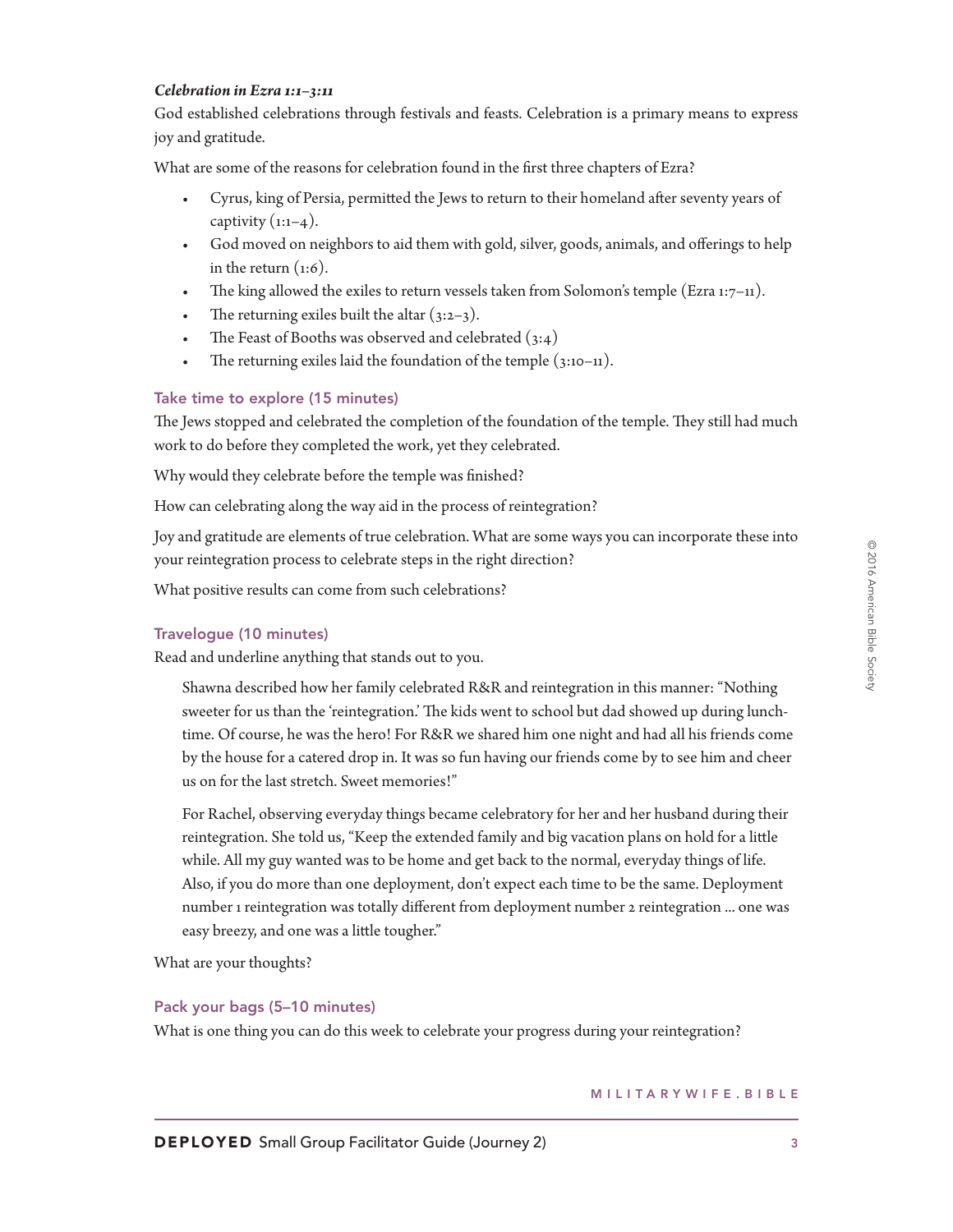# He's Home! Time for Realistic Expectation (Week 2)

# Waypoints 6–10 ∙ Ezra 3:12–8:21

### Materials needed

• Chalkboard or whiteboard

# Stop and get your bearings (5 minutes)

- Begin the class with prayer.
- Ask if anyone would like to share a highlight from the readings of the past week.

# Where shall we go? (10 minutes)

- Listen to this story about expectations: "I stopped at Chick-fil-A for lunch today after an appointment. I had quickly changed clothes before the appointment and left my wallet behind, realizing this only after ordering and pulling forward in the drive thru lane. When I pulled up to the window, I asked if they accepted checks. The young man working the window asked the girl next to him and she said, 'No.' Without missing a beat, they both looked at me and said, 'Lunch is on us today! Enjoy!' I was totally surprised. That is not what I was expecting. I was prepared to apologize for my mistake and drive away empty handed."2
- Have you ever experienced something beyond your expectations?
- Expectations can be exceeded and bring surprise and joy, or they can be unmet and bring disappointment. Reintegration following a deployment can be a challenging time for your family as you return to a functioning system. Managing expectations during this time is key to success.

### Read the map (15 minutes)

- The returning Jews in the book of Ezra would have done well to manage their expectations during their reintegration. The exiles completed the foundation of the temple and they stopped to celebrate their progress.
- What emotions are evident in Ezra 3:12–13 as they looked upon the completed foundation? Some shouted for joy, while others wept aloud.
- What was the reason for the weeping? Things were not as they used to be.
- The older Jews, who experienced the majesty of the first temple, were disappointed that this temple would not have the same grandeur. In remembering the temple before the exile, some focused on the negative that kept them from seeing the possibilities that change could bring.3
- What brought discouragement and unmet expectations in Ezra 4:21? The opposition that formed against them forced an adjustment to their timetable.

<sup>2 &</sup>quot;Not What I Expected…" http://www.chick-fil-a.com/Story/Detail/17009, (Accessed March 24, 2015).

<sup>3</sup> Mark D. Roberts, *The Preacher's Commentary, Volume 11: Ezra, Nehemiah, Esther* (Nashville, TN: Thomas Nelson, 2002), 72.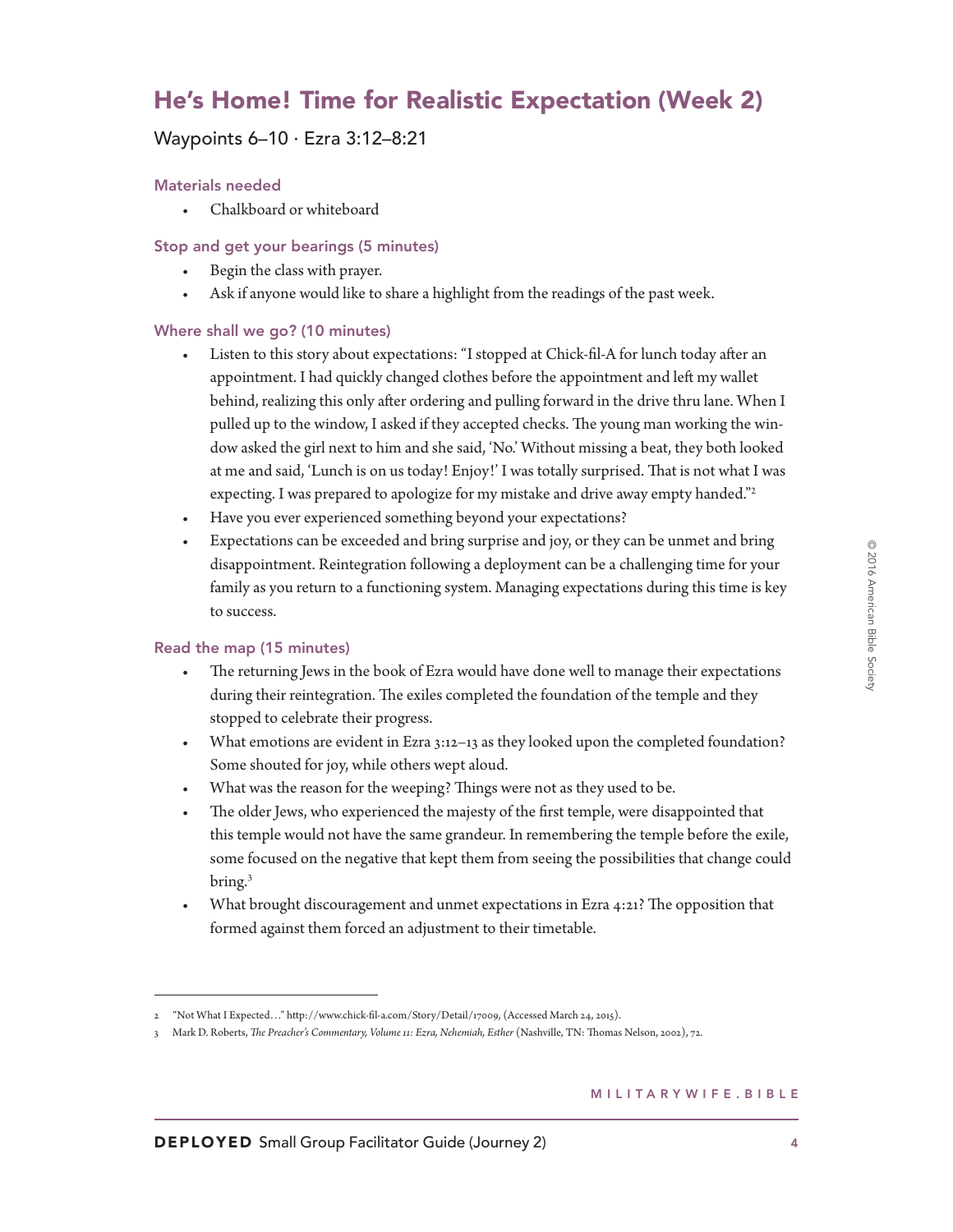This time for the returning Jews was hopeful—but hard; encouraging—but tough.<sup>4</sup> They experienced redeployment "mash-up."

### Take time to explore (15 minutes)

Combining elements from contrasting sources creates a "mash-up." How would you describe reintegration "mash-up?"

In what ways have you experienced reintegration mash-up?

What do such conflicting emotions have to do with expectations?

How can you prepare yourself for or manage such conflicting emotions?

# Travelogue (10 minutes)

Read these comments from fellow military wives about expectations. Underline anything that stands out to you.

Amanda offered this advice on communication after deployment: "Make sure you communicate your expectations about everything and anything you can think of! Make a list if need be and really just be honest! There is nothing worse than all the unspoken expectations ruining a reunion blessing!"

Monica said, "Don't expect too much right away. Give yourself a few weeks to reacquaint."

Michele shared that reintegration "can be a slow process. Give you, him, and the kids a little extra grace for as long as necessary. Everyone changes when the soldier is absent and those changes occurred over time. It will take time to change back or adjust to the new norm."

What are your observations?

# Pack your bags (5–10 minutes)

Can you identify an unrealistic expectation for reintegration that you will relinquish? Write it in the space provided on your handout.

We can base our expectations on the promises of God. He promises to complete what he starts. He will help you complete the process of reintegration.

Pray based on Philippians 1:6 to conclude this session: Thank you Lord, for the confidence that you who began a good work in us will bring it to completion at the day of Jesus Christ.

<sup>4</sup> Ralph Davis, "God's People in Gray Times (Ezra 3)," *IIIM Magazine Online* (2), no. 45, (November, 2000), 1–3.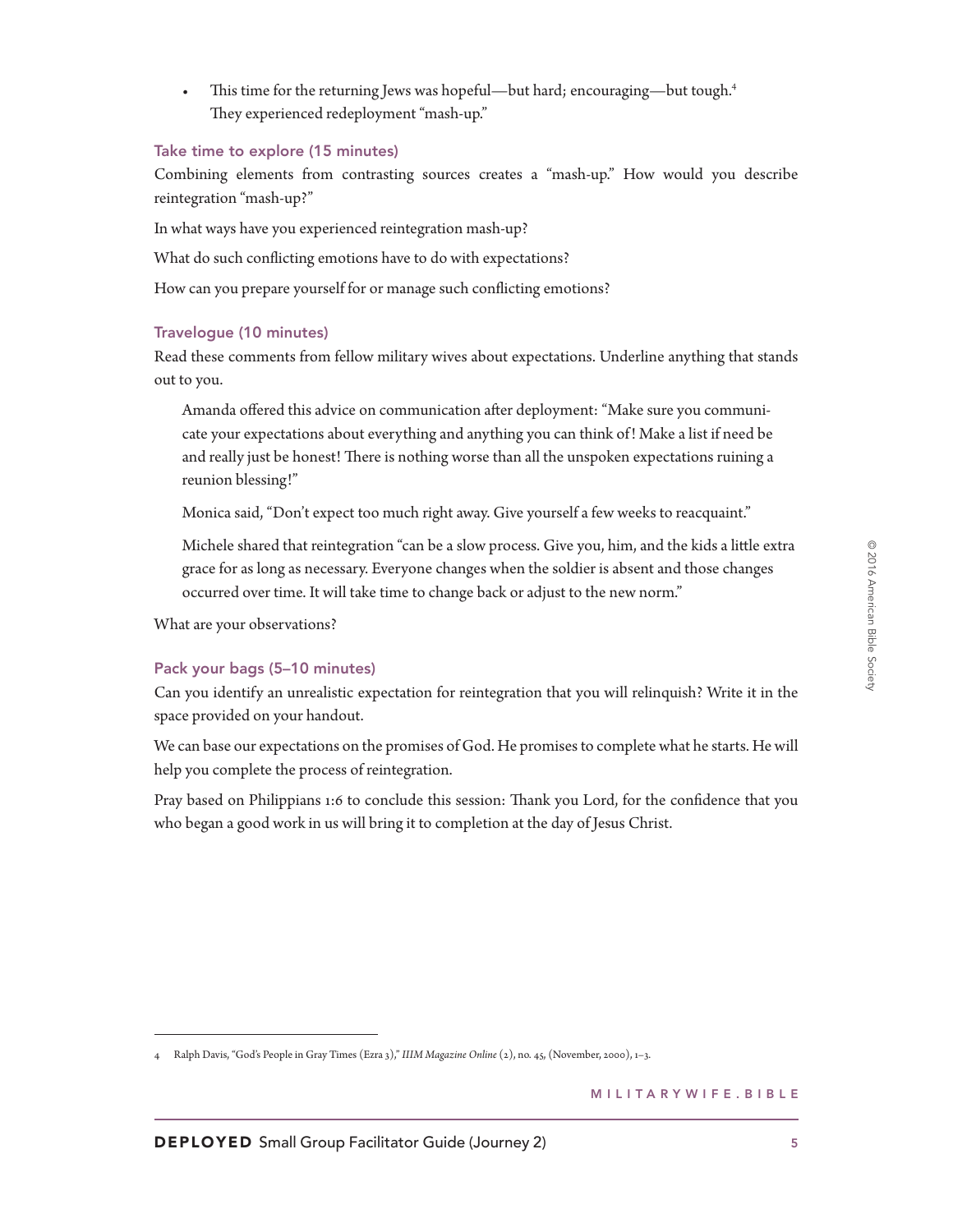# He's Home! Time for Careful Observation (Week 3)

# Waypoints 11–15 ∙ Ezra 8:26–9:9

# Materials needed

- Chalkboard or whiteboard
- Paper and pen for Powers of Observation Game
- Military items on tray (items might include a small flag, a yellow ribbon, a military medal, a military patch, etc.)

# Stop and get your bearings (5 minutes)

- Begin the class with prayer.
- Ask if anyone would like to share a highlight from the readings of the past week.

# Where shall we go? (10 minutes)

- Powers of Observation Game: Give each participant a piece of paper and a pen and say, "I've asked to show you some military items. When she comes into the room, pay close attention to her." Invite one of the participants to enter the room with a tray of military items (flag, medal, yellow ribbon, patch, etc.). Instruct her to walk around with the tray, giving everyone a few moments to look, and then leave the room.
- Ask the participants questions, not about what was on the tray, but about the woman holding the tray. For example, "Was she wearing nail polish? What color was her outfit? What kind of shoes was she wearing? What did her earrings look like?" etc.
- Note: The ability to be observant of more than the obvious can be a helpful tool as you and your spouse navigate reintegration. An observant person will pay attention to details and nonverbal cues and look beyond the obvious.
- What are some issues that need careful observation during reintegration, as discussed in Waypoints 11–14? Family finances, husband's behavior, negative emotions, guilt, sadness, etc.

# Read the map (15 minutes)

Describe the scene in Ezra 9:3–4.

If you were observing Ezra, what might you think?

What was the cause of Ezra's behavior? The Jewish people married those who were members of ungodly, pagan religions. Jewish law prohibited this practice. The disobedience of the people broke Ezra's heart and he felt the need to confess to God for the sin of the people. *Be sure to emphasize* this was not about ethnicity, this was about holiness and obedience to God's law.

How is the scene different in Ezra 9:5–6? At a set time, Ezra rose and took his emotions to God in prayer. Ezra knelt, bowed his head, and spread out his hands to plead with God for help.

Ezra 9:5 provides a model for emotionally paralyzing situations. Ezra allows himself to feel the negative emotions that come with bad news, but he does not stay in that dark place.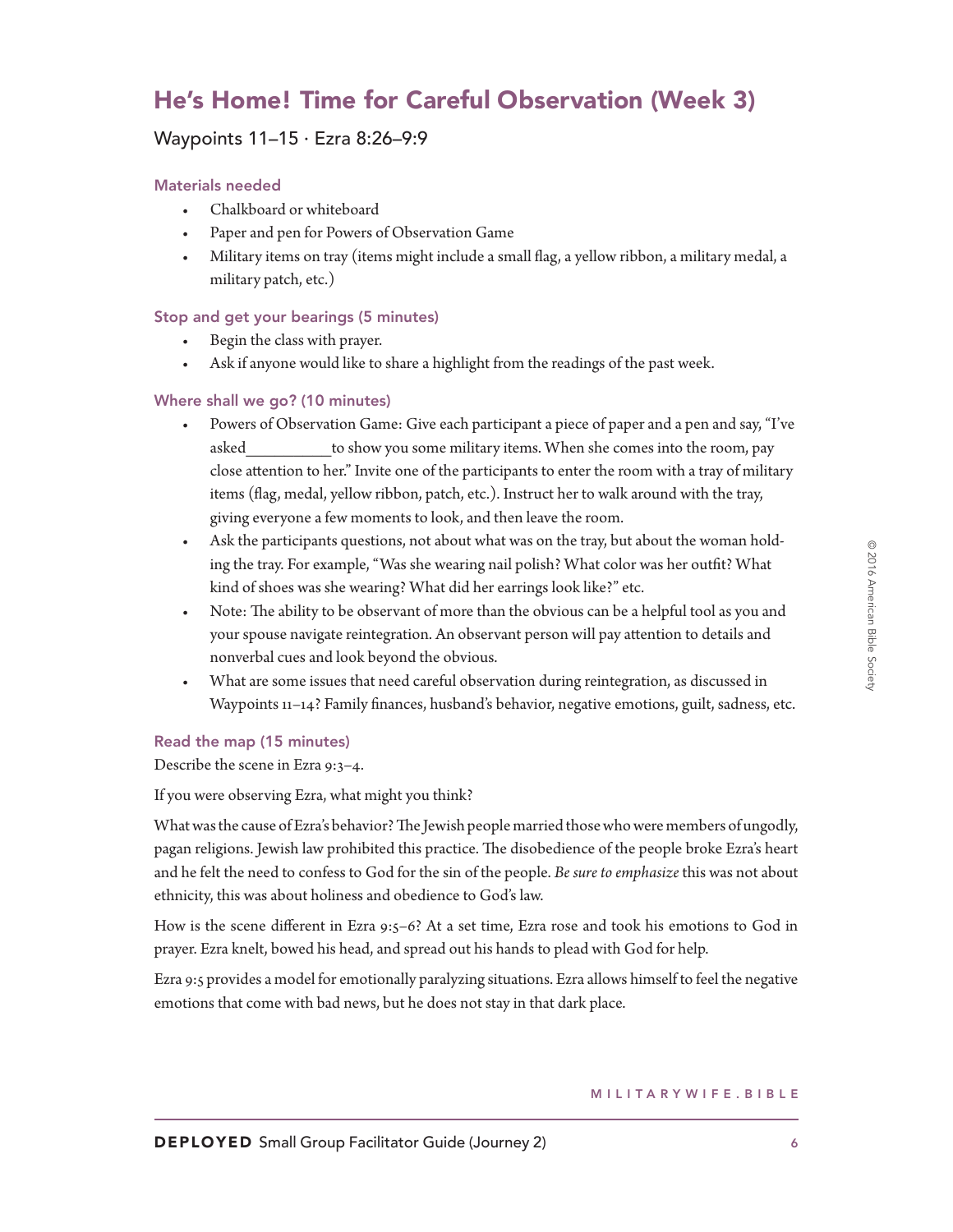What does his posture communicate? His posture communicates need, humility, and submission to God.<sup>5</sup> His position changes from one of sitting on his hands feeling hopeless, to one of falling on his knees feeling hopeful.

Read Ezra 9:8–9 and explain how God went the extra mile for the Jewish people.

How have you seen God go the extra mile for you?

# Take time to explore (15 minutes)

The waypoints this week dealt with issues of finance, behavior, guilt, confession, and grief. Heavy stuff!

Generally, how do you see military families dealing with "heavy" reintegration issues?

Do you feel there is a stigma attached to seeking help for deployment/reintegration issues? Why or why not?

Combat Trauma is one of the "heavy" issues that military families may face. If you are experiencing this, do not minimize or ignore the need for help. God wants to help you and your husband find help and healing.<sup>6</sup>

What were positive things Ezra did to aid a successful return to Jerusalem (reintegration)? He practiced careful financial management (Ezra 8:26–30); he allowed himself to feel and express his grief and disappointment (Ezra 9:3); he did not stay stuck in his grief and disappointment (Ezra 9:5); he confessed his guilt to God; he praised God for his help (Ezra 9:8–9).

# Travelogue (10 minutes)

On the topic of seeking help, Aimee reported, "The best advice I got following our first deployment was from a military chaplain who said, 'The first few days and weeks are a glorious honeymoon but then the work of finding your new normal begins and that can be challenging. If you are six to eight weeks into reintegration and still do not feel like you're finding common ground again, seek out help.' So thankful for that Chaplain's advice—with a timeline!"

Rachel also commented, "Understand that it takes a while to find your relationship "norm" again. Also, depending on what your spouse may have experienced during deployment, there will be an emotional and psychological transition period for them. It's normal. Don't overreact—be gracious and open to communication without being forceful. Try to understand the trauma."

# Pack your bags (5–10 minutes)

List your top three concerns about your family's reintegration. What is one action you can take for each concern?

Read Psalm 32 as a closing prayer.

<sup>5</sup> Leslie C. Allen and Timothy S. Laniak, *Understanding the Bible: Ezra, Nehemiah, Esther* (Grand Rapids: Baker Publishing Group, 2012), 75.

<sup>6</sup> For more in-depth study on the topic of trauma from war: *When War Comes Home: Christ-Centered Healing for Wives of Combat Veterans by Chris Adsit, Rahnella Adsit, and Marshele Carter Wadell* (Newport News, VA: Military Ministry Press, 2008).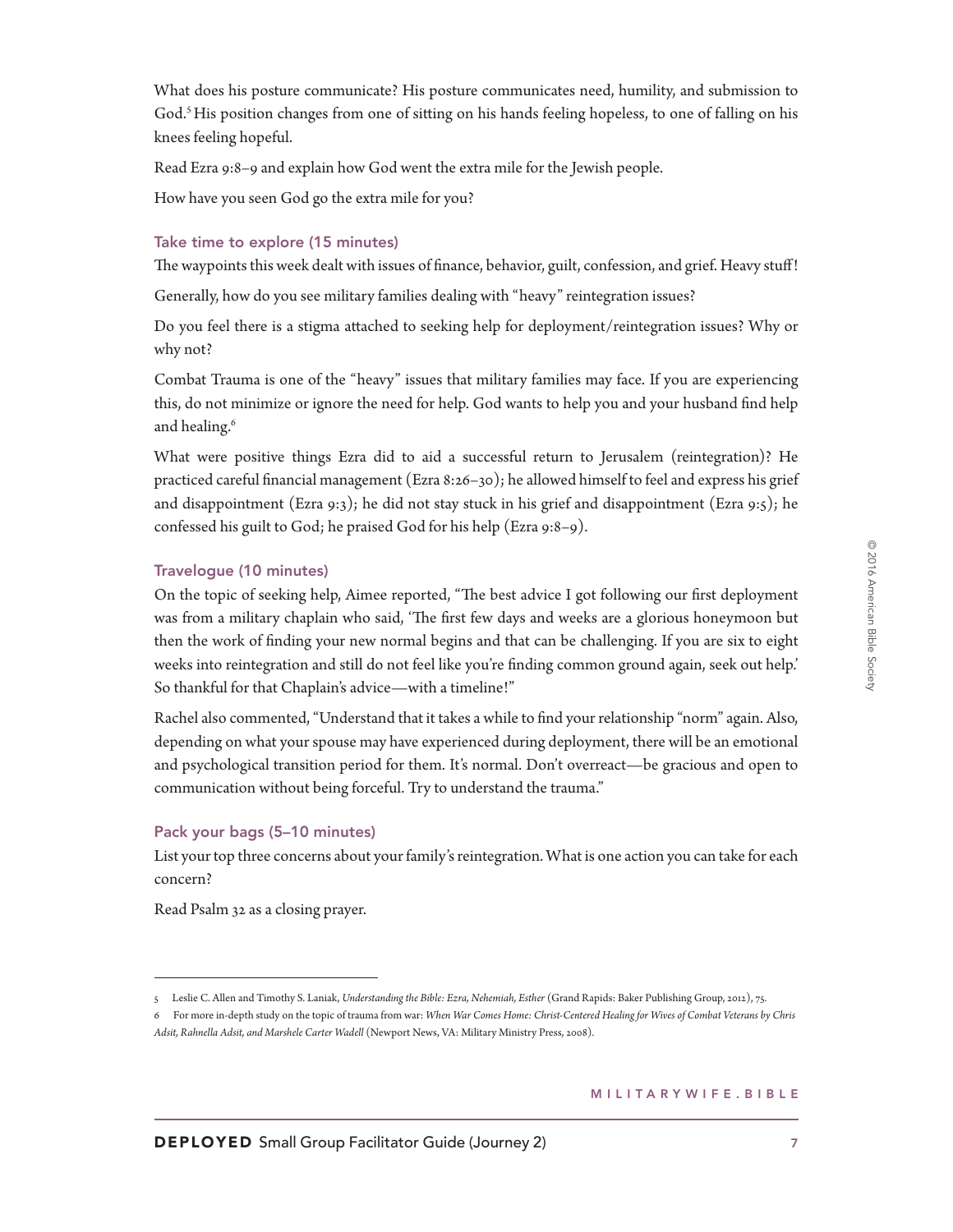# He's Home! Time for Honest Communication

# Waypoints 16–20 ∙ Nehemiah1:1–3:12

# Materials needed

- Chalkboard or whiteboard
- Notes with instructions, "Ignore your partner."

# Stop and get your bearings (5 minutes)

- Begin the class with prayer.
- Ask if anyone would like to share a highlight from the readings of the past week.

# Where shall we go? (10 minutes)

- Pair up participants and instruct them to decide who will discuss a hobby or interest. Instruct the other person (through a written note) to ignore the partner when she starts to talk. Be sure not to let the "talker" know the content of the note.
- After a couple of minutes of one-way conversation, discuss the frustration that comes with not feeling heard or acknowledged.

# Read the map (15 minutes)

- Waypoints 16–20 introduce us to Nehemiah. Nehemiah, a Jew, was an important official in the court of the Persian king.
- If possible, divide into three groups or pairs and give one of the following sections to each group to read, discuss, and report:
- What characteristics of healthy communication do you see in Nehemiah 1:1–4? Nehemiah listened with empathy to the honest assessment some Jewish leaders offered about the condition of the walls of Jerusalem.
- What characteristics of healthy communication do you see in Nehemiah 2:1–5? Nehemiah's countenance caused the king to ask, "What's wrong?" The king did not ignore or criticize Nehemiah. Nehemiah responded with honesty.
- What characteristics of healthy communication do you see in Nehemiah 2:11–16? Nehemiah was discreet. He did not overreact to criticism. He quietly processed his thoughts and made an honest assessment.
- List the positive characteristics of communication on a whiteboard as the groups report.

# Take time to explore (15 minutes)

How can you incorporate the characteristics of Nehemiah's communication into your marriage and family?

What are ways you have worked toward healthy communication with your husband, during deployment and reintegration?

Nehemiah's approach was an example of discretion in communication. How would you define discretion? Discretion is the attribute of speaking in way that does not offend or reveal private information.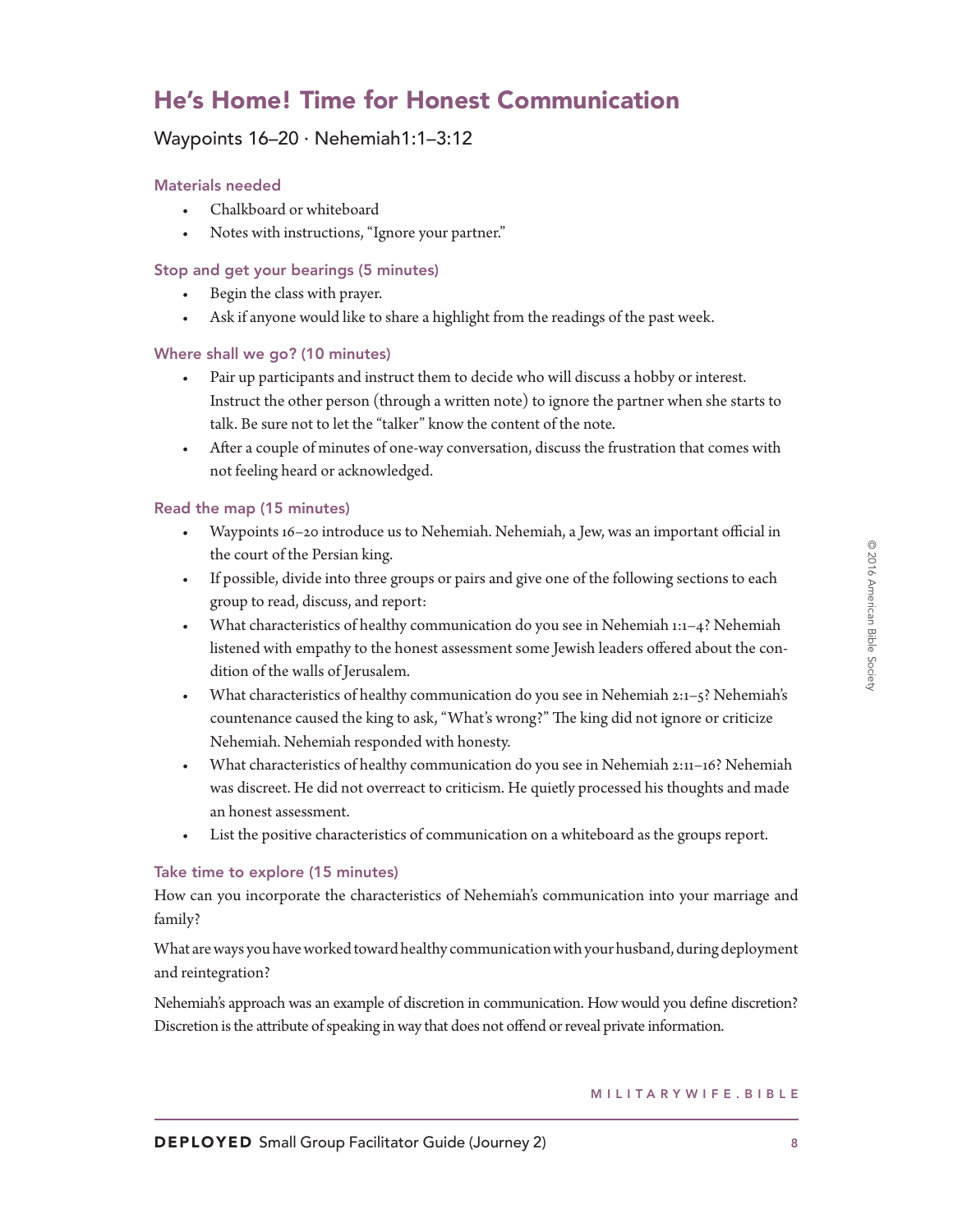Why is discretion valuable in marriage and family relationships?

What positive strategies can you use to ensure discretion when dealing with social media and personal issues?

What do these Scriptures teach about discretion and communication?

- Proverbs 11:22
- Proverbs 2:11
- Proverbs 21:23
- 1 Corinthians 13:11
- Psalm 19:14

# Travelogue (10 minutes)

When asked about communication and reintegration, a military wife responded: "It really is a different process for each person, and for each time. After the first deployment, we just picked up right where we left off. The second deployment, I was surprised, was not so easy. My husband had many temper flare-ups. He seemed impatient with our kids and me. That is so unlike my kind, easygoing husband. *We kept talking, and that was the key.* After several months, things fell back into their natural rhythm."

Can you relate? How?

# Pack your bags (5–10 minutes)

Instruct the group to respond in silence to this section of their handout.

How would you rate your communication in these areas?

(1) poor (2) fair, (3) good (4) very good (5) excellent

- I am careful to listen.
- I listen with empathy.
- I respond with honesty.
- I use discretion with others and on social media.

What is one step you can take this week to improve communication in one of these areas?

Pray based on Proverbs 2:2—*Make our ears attentive to wisdom and incline our hearts to understanding.*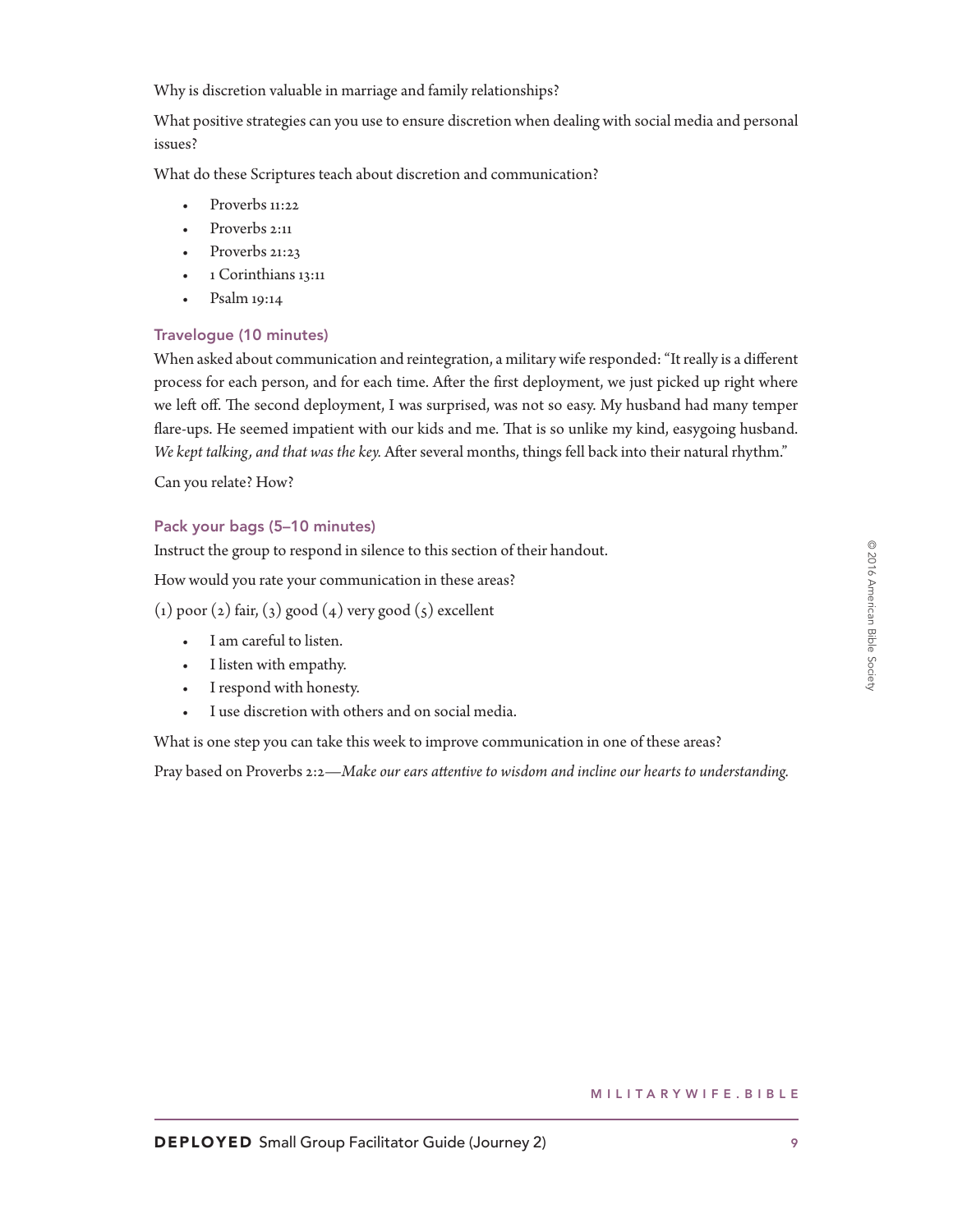# He's Home! Time for Focused Determination

# Waypoints 21–25 ∙ Nehemiah 4:6–6:16

# Materials needed

• Chalkboard or whiteboard

# Stop and get your bearings (5 minutes)

- Begin the class with prayer.
- Ask if anyone would like to share a highlight from the readings of the past week.

# Where shall we go? (10 minutes)

- Share with a partner something you are determined to do in your lifetime.
- Determination is a dominant theme in the life of Nehemiah.

# Read the map (15 minutes)

Describe the scene in Nehemiah 4:1–4. Nehemiah and the returning exiles were in the process of rebuilding. Not happy about the progress, enemies with selfish motives hurled insults, surrounded the builders, and were ready to attack.

Join with a partner and look at the following verses in Nehemiah. Report what you discover about the perseverance and dedication of Nehemiah, the builders, or the enemies.

- Nehemiah 4:6
- Nehemiah 4:15–17
- Nehemiah 4:21
- Nehemiah 5:16
- Nehemiah 6:1–4

Rebuilding the wall was not something Nehemiah decided to do on a whim. God called him to do the work—a work so significant he could not afford to be distracted. He responded to those who would sidetrack him with a confident "NO": "I am doing a great work and I cannot come down. Why should the work stop while I leave it and come down to you?" He was determined to complete the work!

In spite of continued opposition, Nehemiah and his team of builders completed the work in record time—fifty-two days. Notice the perspective of Nehemiah, "… this work had been accomplished with the help of our God." Nehemiah could not attribute the accomplishment by ordinary human effort. The timeframe was impressive, but the timeframe was not the point. God's work on behalf of the people was the point. God was the one who stirred the hearts of people to work, to persevere, and finally to prosper.<sup>7</sup>

Nehemiah proclaimed the "wall was completed," but he did not mean the work was done. Keep reading in Nehemiah Chapter 6 (verses  $17-19$ ), and you will discover the hostilities toward the returning Jews

© 2016 American Bible Society

2016 American Bible Society

<sup>7</sup> James M. Hamilton, *Exalting Jesus in Ezra–Nehemiah* (Nashville, TN: B&H Publishing, 2014), 145.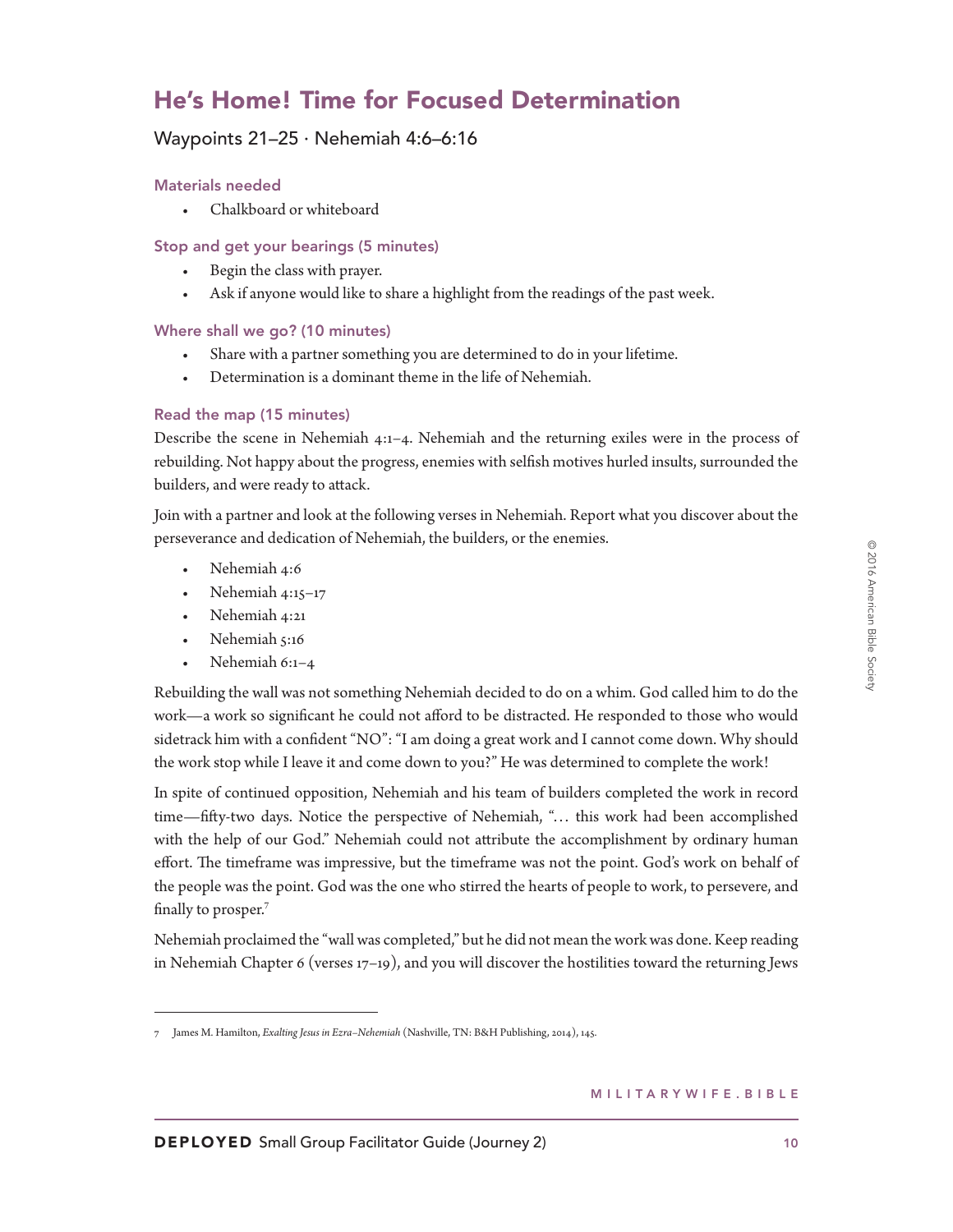continued. Rebuilding the wall was not an end in itself, but it was a step toward continued positive reform for the returning nation.

### Take time to explore (15 minutes)

What can you learn from Nehemiah's strategy for completing God's work in Nehemiah 4:9, 14 and 20?

What do you learn about priorities from Nehemiah's example?

What are things that can weaken your determination to have a successful reintegration?

What lesson on determination do you find in Colossians 1:11?

# Travelogue (10 minutes)

Katie is a determined military wife. When reflecting on reintegration she wrote: "Don't box yourself into a timeline for reintegration. There are times when it goes quickly and smoothly and then there are times that it can be quite long and unpredictable. It is *not* a linear process. It can be quite messy. It is okay to ask for outside help when things just do not seem to be progressing. Prayer, patience, and perseverance!"

Can you relate? How?

How do Katie's words encourage you?

# Pack your bags (5–10 minutes)

Write one word to describe how you see God's power working in your life to help you persevere and remain dedicated to finding a new normal after deployment.

What challenges your determination to have a successful reintegration?

Finish this sentence: With God's help I determine to

Pray Colossians 1:11 as a closing prayer: "I pray that you'll have the strength to stick it out over the long haul—not the grim strength of gritting your teeth but the glory-strength God gives. It is strength that endures the unendurable and spills over into joy, thanking the Father who makes us strong enough to take part in everything bright and beautiful that he has for us" (The Message).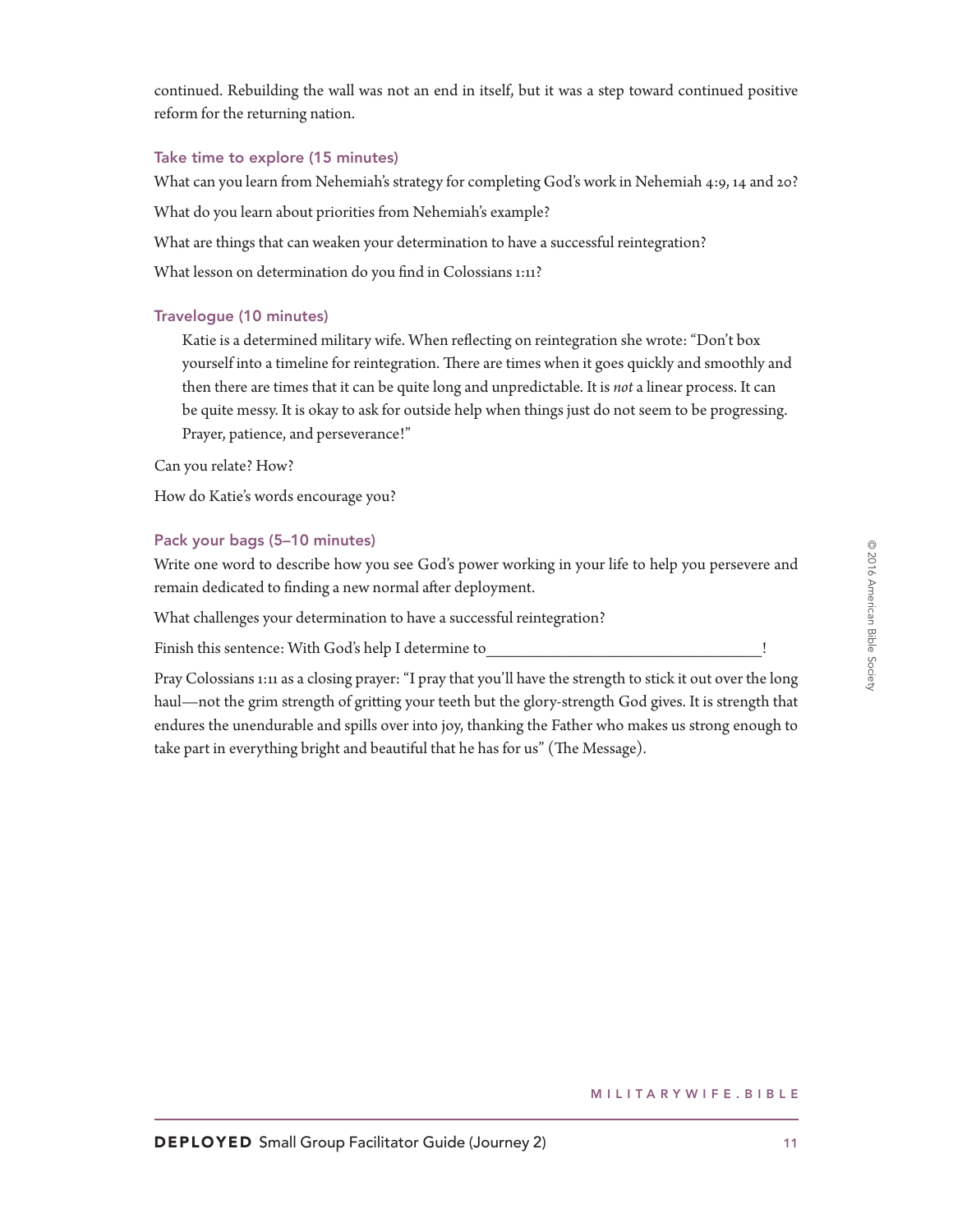# He's Home! Time for Joyful Dedication (Week 6)

# Waypoints 26–30 ∙ Nehemiah 7:5–12:43

# Materials needed

- Chalkboard or whiteboard
- Items that symbolize dedication

# Stop and get your bearings (5 minutes)

- Begin the class with prayer.
- Ask if anyone would like to share a highlight from the readings of the past week.

### Where shall we go? (10 minutes)

- What are items you consider symbols of dedication?
- Show the item(s) you brought that symbolize dedication (i.e., wedding ring, dedication certificate, Bible, trophy or medal, handmade item, vintage item, etc.)
- The waypoints you read this week had much to do with dedication. The people signed a document, observed a festival, and marched around a city wall. Action always accompanies true dedication.

# Read the map (15 minutes)

Chapters 9 and 10 of Nehemiah describe a symbol of dedication in the form of a covenant agreement with God that Nehemiah and many of the residents of Jerusalem signed.

Invite someone to read aloud Nehemiah 9:32–38.

These words are a portion of a long prayer of praise and confession from Nehemiah. The actual signing of names to a document followed the prayer. This agreement was a recommitment to the promise that the returning Jews would live their lives according to God's truth.

Why would signing their names to a document be significant? Written plans validate priorities. The people had a desire to protect and continue the reforms they had made upon returning to Jerusalem. Attaching their names to a document bound them to that purpose. They were willing to publicly pledge their loyalty to God's cause.

What commitment did the residents of Jerusalem make to God? Assign each verse to a person or pair.

- Nehemiah 10:28, 30—Separation from the world (emphasize this is not about ethnicity, but about holiness and obedience to what God had instructed them about marriage to pagans)
- Nehemiah 10:29—Submission to God's Word
- Nehemiah 10:31—Set aside a day to honor God and to rest
- Nehemiah 10:39—Support God's work through giving

### Take time to explore (15 minutes)

The people of Jerusalem made a binding agreement to follow God whole-heartedly. They dedicated themselves to God's cause by signing a covenant agreement.